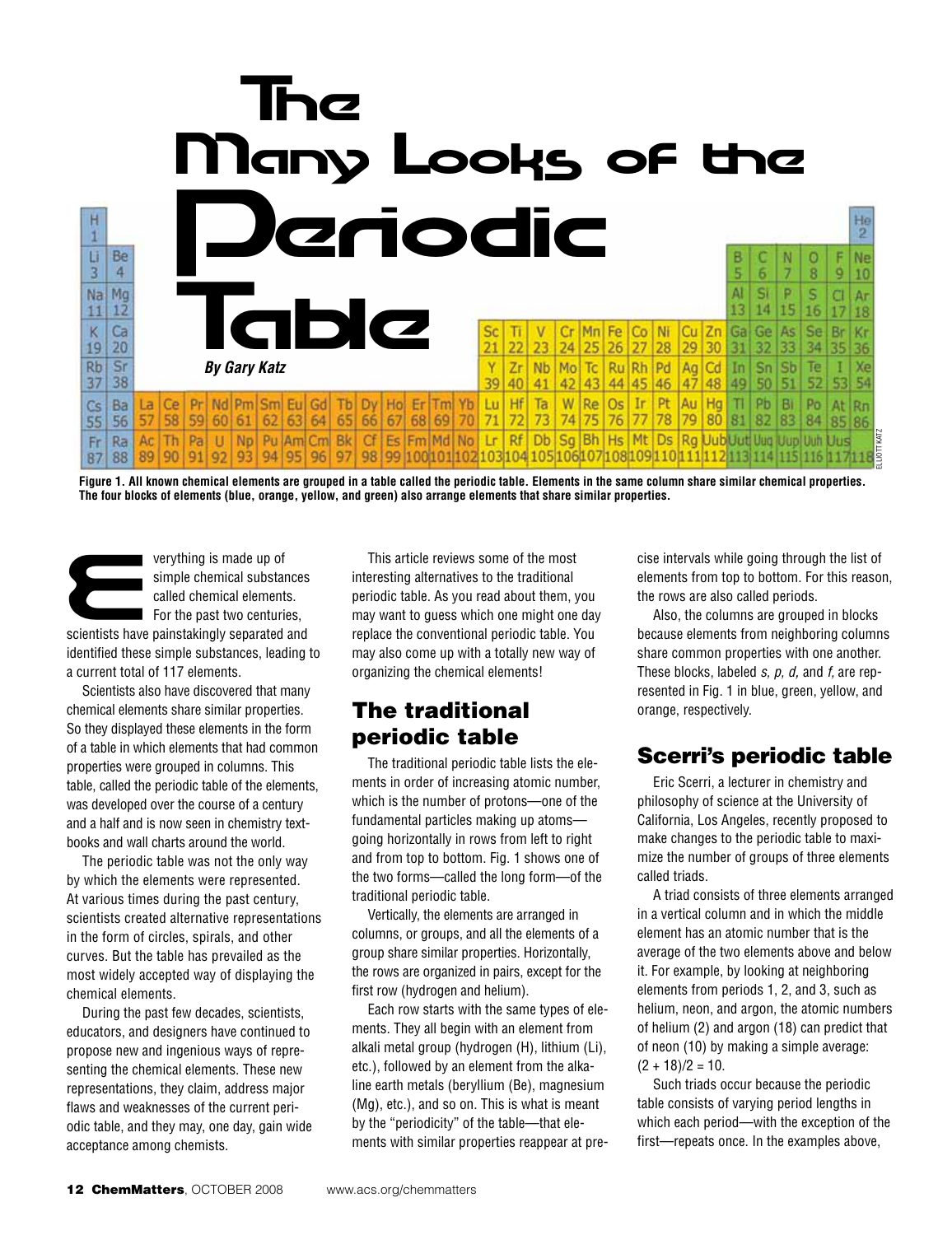helium, argon, and neon form a triad because there are seven elements between helium and argon and seven elements between argon and neon. But, for example, nitrogen, phosphorus, and arsenic don't form a triad because nitrogen and phosphorus are separated by seven elements, while phosphorus and arsenic are separated by 17 elements.

Scerri, who published an award-winning book titled *The Periodic Table: Its Story and Its Significance*, noticed that hydrogen (1), fluorine (9), and chlorine (17) define a perfect triad, but hydrogen is not located above fluorine—as would be required to make a triad. So Scerri suggested moving hydrogen to the second-to-last column of the table to obtain a new triad (consisting of hydrogen, fluorine, and chlorine).

Scerri also suggested moving the last two columns to the left of the table, so that the first period disappears and the table is now made of pairs of periods, each pair being of similar length. This new periodic table is shown in Fig. 2.

# The Periodic Spiral

Jeff Moran, a graphic designer and the owner of Electric Prism, a software company based in Woodstock, N.Y., has produced a representation called the Periodic Spiral, in which the elements are ordered in spirals.

The Periodic Spiral (Fig. 3), in which the elements are represented as hexagons (instead of squares), starts in the middle



**Figure 2. The long form of Scerri's periodic table is more symmetric than the traditional periodic table. The elements are grouped in four-column blocks on each side of the table and (except for the last element, Uus), the number of same-length rows are gouped in pairs (one pair of rows with eight element each, another pair of rows with 18 elements each, and a third pair of rows with 32 elements each).**

with hydrogen and moves in circles clockwise from the inside out. Other than for the first two elements (hydrogen and helium) and the *f* block, a full loop corresponds to a row in the traditional periodic table.

According to Moran, the Periodic Spiral addresses three "serious flaws" in the periodic table. "First, hydrogen has unique properties unlike any other element in the table, so, in essence, it belongs to none of the 18 columns of the table," Moran says. "Second, the elements from each period of the f block—called lanthanides and actinides— have similar properties yet they are not displayed in columns in the table. Third, the table's column-and-row design doesn't show the continuity between the elements, which is better illustrated with a spiral."

To address these issues, Moran started working on a spiral representation of the

> elements in 1991 and published it as a Web-based application six years later (available at www.periodicspiral.com/spiral.html).

# The Chemical Galaxy

Philip Stewart, a retired teacher of ecology at the University of Oxford in the United Kingdom, created an artistic representation of the chemical elements, called the Chemical Galaxy, (Fig. 4).

Stewart's representation, on which he worked during three summers, from 2003 to 2005, looks like a galaxy to reflect the fact that chemical elements are produced in stars. The spokes of the

galaxy link elements with similar properties, acting like the groups in the periodic table.

In the Chemical Galaxy, each element is represented with a circle of a different color. Stewart's choice of colors runs through the entire color spectrum, from violet for the alkali metals (the group that includes lithium) to red for the halogens (the group that includes chlorine). Colorless grey was used for the noble gases (the group that includes neon), which participate very little in chemical reactions, if at all.

In the middle of the Chemical Galaxy, Stewart placed an additional element called the neutronium, in which there are neither protons nor electrons, but only neutrons. Scientists have speculated that the neutronium may be present inside very dense stars called neutron stars.

Stewart hopes that the Chemical Galaxy will be seen as a piece of art that conveys the beauty and wonder of the universe. "I am confident that other people will find other ways of expressing ideas about the chemical elements."

# Periodic table in three dimensions

In 1977, I patented a version of the periodic table in three dimensions called the Periodic Round Table. In creating this table, I used a modified version of the traditional periodic table that addresses some of the issues mentioned above.

The first scientist who modified the periodic table this way was Charles Janet, a French engineer and polymath. In 1929, he proposed to move helium to the top of the second column and then move the first two columns (the *s* block) to the right and shift them up one row (Fig. 5). Janet's table has eight rows, the first two consisting of a pair of two elements each.



**Figure 3. In the Periodic Spiral, the elements start in the middle with hydrogen and spiral clockwise from the inside out.**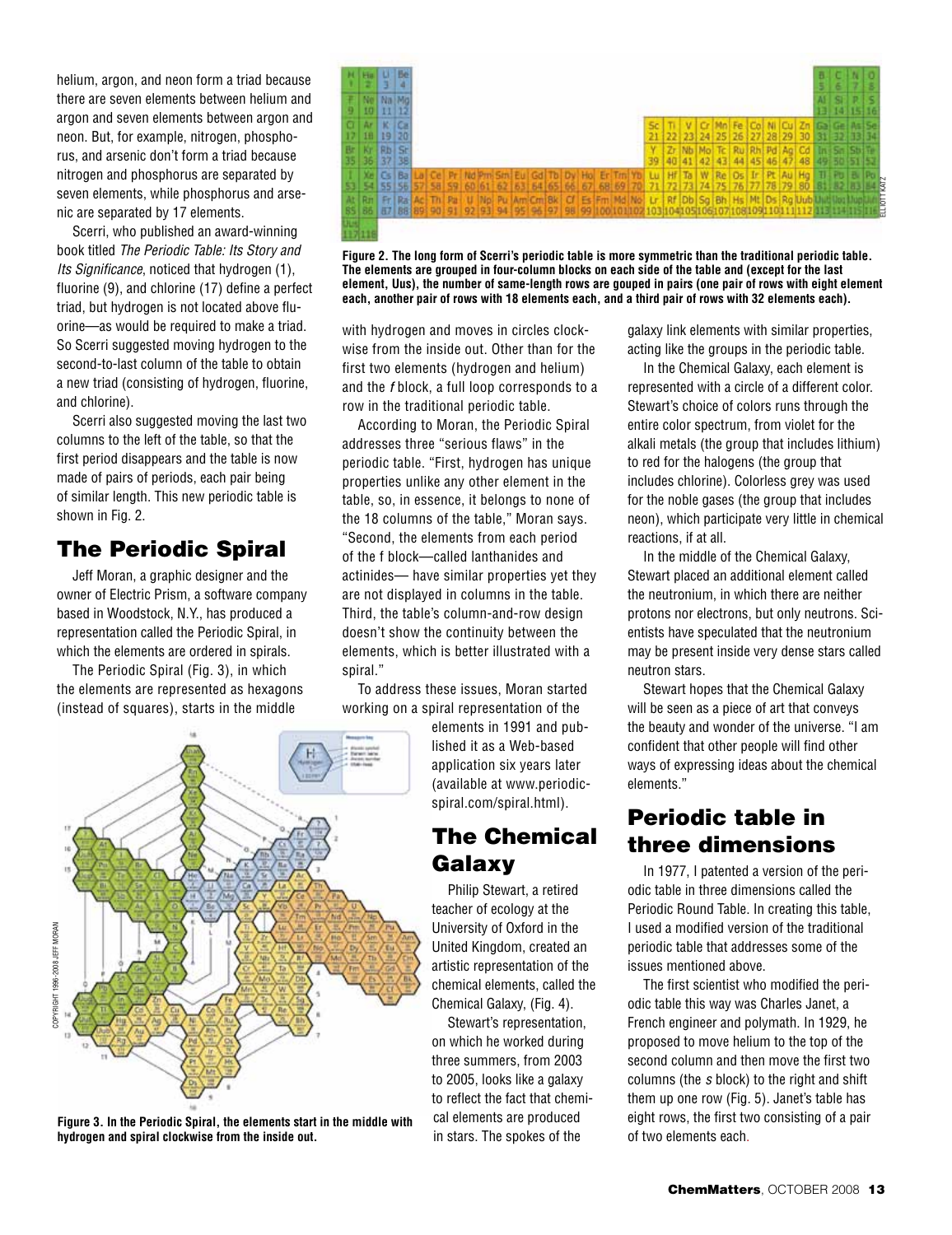

ELLIOTT KATZ

KATZ



**Figure 6. The Periodic Round Table consists of cylinders formed by rolling up the four colored blocks of Janet's periodic table.**

To go from the two-dimensional table of Janet to the Periodic Round Table, one simply rolls up each block of elements into a tube (Fig. 6). The four tubes are nested together around a common central axis, creating a set of four concentric cylinders. The cylindrical version is then sliced horizontally into eight disks, each disk corresponding to one period of the two-dimensional table.

A hardwood version of the Periodic Round Table (Fig. 7) is available and consists of a stack of disks stamped with the symbol and atomic number of each element. By removing and replacing the disks on top of one another, people can appreciate the symmetry and

**Figure 4. The Chemical Galaxy looks like a galaxy to reflect the fact that chemical elements are produced in stars.**

**Figure 5. Charles Janet's periodic table contains four blocks that contain (from right to left) a decreasing number of rows: eight rows for the blue block, six rows for the green block, four for the yellow block, and two for the orange block.**



**Figure 7. Periodic Round Table.**

beauty that characterize the fundamental relationships of the chemical elements.

#### A different periodic table in the future

Efforts by scientists, educators, and others to produce alternatives to the conventional periodic table have been ongoing since the table was first published in 1869. Although

most of these alternatives haven't succeeded in supplanting the periodic table, maybe one of them will replace it in the future. Who knows? Maybe you are witnessing the last few years of the conventional periodic table before an alternative version becomes the periodic table of tomorrow.

#### **SELECTED REFERENCES**

- Katz, G. The Periodic Table: An Eight-Period Table for the 21st Century. *Chem. Educator* 2001, **6**, pp 324–332.
- Scerri, E., *The Periodic Table: Its Story and Its Significance;* Oxford University Press: New York, 2007.
- Scerri, E. The Past and Future of the Periodic Table. *American Scientist,* January-February 2008, **96**, pp 52–58.
- Stewart, P. J. A New Image of the Periodic Table. *Education in Chemistry,* November 2004, **41**, pp 156–158.

*Gary Katz* is an educator in Cabot, Vt. This is his first article in *ChemMatters*.